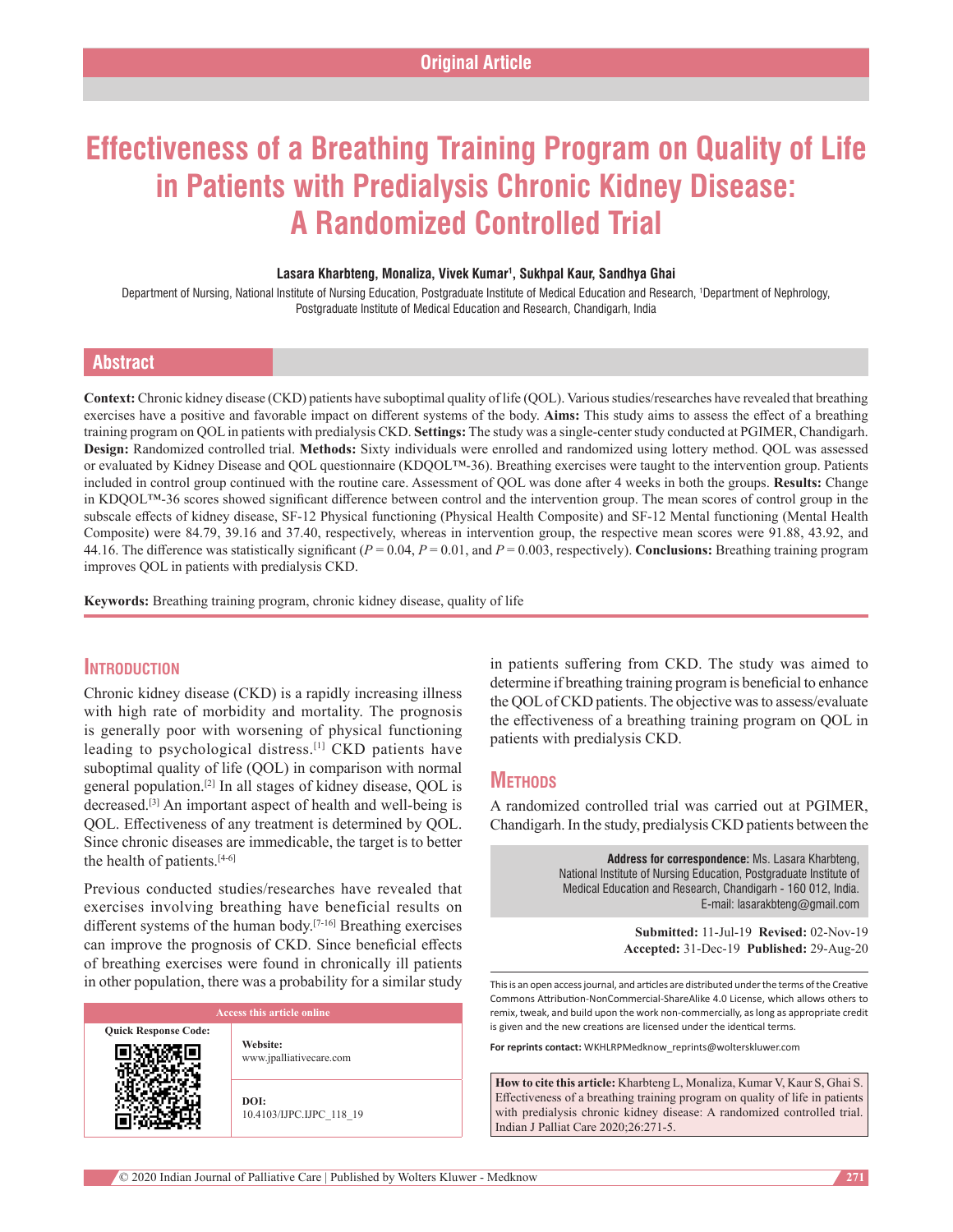age group of 18–65 years, who have clinically stable course for last 1 month and estimated glomerular filtration rate between 15 and 45 ml/min/1.73 m2 were included. Those on dialysis, pregnant or lactating females were excluded. Using lottery method, randomization into intervention and control group was done. Individuals were interviewed using pro forma containing socio demographic variables and clinical profile. Assessment of QOL was assessed in both experimental and control group by using Kidney Disease and QOL questionnaire (KDQOL™‑36) at baseline and after 4 weeks in both the group.

Intervention: Breathing training program consisting of three breathing exercises, i.e. Alternate nostril breathing or anulom-vilom, 4-7-8 breathing exercise and breath counting.<sup>[17,18]</sup> It was taught with the help of a video and demonstration to the individuals in the intervention group individually.

The first practice session of the breathing exercises was demonstrated by the researcher. The individuals were then asked to perform return demonstration which was evaluated by the researcher for correct technique. The individuals in the experimental group were handed over a prerecorded video to practice the exercises at home. The individuals were asked to perform breathing exercises at home for 5 min three times a day daily.

- $F$ requency thrice daily
- Number of sessions three times a day for 4 weeks, i.e., total 90 sessions
- How long each session  $-5$  min
- Total intervention  $-4$  weeks' intervention period with total 15 min/day.

The video acted as a reminder and reference to the patients about the steps to be followed. Adaily record sheet was given to the individuals to record daily the date and time of performing the breathing exercises.

Follow‑up was done via phone calls made by the researcher (every  $7<sup>th</sup>$  day) to the individuals to ensure that they are doing the breathing exercises. The control group received routine care. Assessment of QOL was done after 4 weeks in both the groups by the same researcher.

### **Outcome and outcome measures** *Quality of life*

Change in the KDQOL score as measured or assessed by KDQOL™-36.

KDOOL™-36 is a standardized tool. It is a public document available without charge. It is a kidney disease‑specific measure of health related QOL (HRQOL). This instrument consists of 36 items or questions, divided in two components: one general component, including 12 QOL questions based on the SF‑12 (short version of the SF‑36), and a specific 24‑question component about the kidney disease. At the same time, each item or question is regrouped in five subscales or domains, where the general component groups the SF-12 subscale Physical health composite (questions 1–12) and SF-12 subscale Mental health composite (questions  $1-12$ ) while the specific component groups the subscales Burden of Kidney Disease (questions 13–16), Symptoms and Problems (questions 17–28) and Effects of Kidney Disease on Daily Life (questions 29–36).

Scores of the different subscales were calculated according to Kidney Disease QOL (KDQOL™‑36) scoring program. Raw precoded numeric values for each item were transformed linearly to a 0–100 range, with higher scores reflecting better QOL. Item scores range from 0 to 100, with 0 indicating the worst and 100 the best QOL.

Each item was put on a 0–100 range so that the lowest and highest possible scores are set at 0 and 100, respectively. Scores represent the percentage of total possible score achieved. It includes averaging items in each scale together.

### **Statistical considerations**

To check the feasibility of the intervention and for sample size calculation, we conducted a pilot study in June 2016. Sample size was calculated according to the effect size determined in the pilot study. The result of the calculated effect size indicated that a total of 52 individuals(26 in each group) were required with 80% power at a significance level of 5%. For the present study, we recruited 62 individuals (31 in each group). Collected data was entered in IBM SPSS (Statistical Package for Social Science) Statistics version 20 (IBM Corp., Armonk, NY, USA) for descriptive and inferential analysis. QOL scores were calculated according to KDQOL™‑36 scoring program.  $P \leq 0.05$  was considered as statistically significant.

Ethical clearance was obtained from the Institution Ethical Committee. All the study participants gave their consent to participate in the study. They were assured of the confidentiality of the information. Registration of the study was done under the Clinical Trials Registry‑India (CTRI/2017/07/008973).

# **Results**

Participants were recruited between July and October, 2016. Among 77 individuals screened, 15 individuals were excluded because they did not meet eligibility criteria [Figure 1]. Sixty-two patients were enrolled and randomized using lottery method into intervention and control group. One subject from each group was lost to follow‑up. Analysis was done only for the 60 individuals who completed the posttest questionnaires. The dialysis-specific component was excluded because only predialysis patients were included.

Mean age was  $51.83 \pm 10.27$  years in control and  $52.06 \pm 6.97$  years in intervention group. 70% were males in control and 50% were males in intervention group. In Table 1, the baseline sociodemographic and clinical profile of the individuals are mentioned. Both the groups were comparable as per *P* > 0.05. Change in KDQOL™-36 scores for the subscales symptom/problem list and SF-12 physical health composite showed significant difference in mean score in the group receiving intervention. No significant difference was observed in mean score in the control group post intervention [Table 2].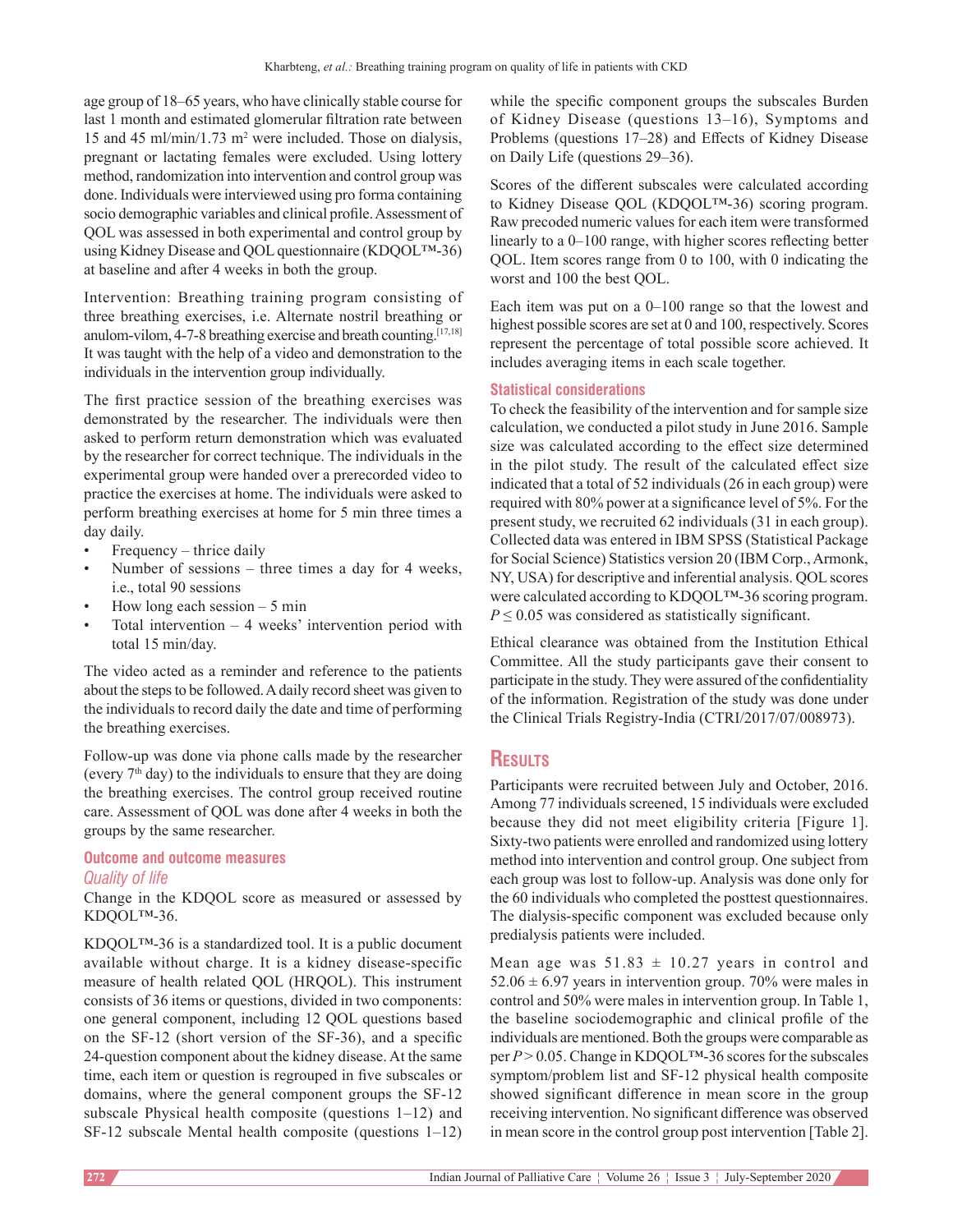

**Figure 1:** Consort diagram

KDQOL™-36 scores for the subscales-effects of kidney disease, symptom/problem list and burden of kidney disease were comparable at baseline [Table 3]. The *t*‑test analyses revealed that the score changes were significantly greater in the group receiving intervention than in the control group in the subscale effects of kidney disease  $(P = 0.04)$ , SF-12 physical functioning or physical health component  $(P=0.01)$  and SF-12 mental functioning or mental health composite ( $P = 0.003$ ).

# **Discussion**

In the present randomized trial, we evaluated the effectiveness of a breathing training program on QOL in patients with pre-dialysis CKD. The breathing training program administered to pre‑dialysis CKD patients showed significant improvement in patients' KDQOL™‑36 scores in the intervention group.

The findings of the present study are supported by observation of studies reported earlier. It was stated by Pal *et al*. [7] that a brief time of breathing induces a reaction of relaxation, indicating a decrease in sympathetic nervous system activity, reduces the result of strain as well as stress on the human body, boosts cardiovascular as well as respiratory functions, improves the physical and mental health. Tsai *et al*. [8] showed that there is significant improvement in the mental component summary and the role emotional domain in hemodialysis patients in the breathing training group. Malathi<sup>[9]</sup> revealed significant increase in the QOL amidst patients suffering from COPD with breathing training program. Yoyok *et al*. [10]

showed that breathing exercise which is done on a regular basis increase the secretion of IgG, endorphins and decrease blood glucose. Silva *et al*. [11] stated that practicing deep breathing exercises significantly decreased the diastolic blood pressure and anxiety level in patients with Coronary Artery Disease. It was also found that yoga breathing improve mental QOL, sleep and reduces anxiety among patients with cancer.<sup>[12]</sup> In another study, there is reduction in anxiety, pain, fatigue and insomnia in patients on hemodialysis.[13] Vitality and mental health scores of patients with obstructive sleep apnea improved with relaxation breathing training.<sup>[14]</sup> A scrutiny of researches of patients with asthma showed that QOL improved after they were taught and performed diaphragmatic breathing.[15] Other studies have shown that breathing leads to relaxation. They help to promote relaxation, inner peace and calmness while reducing stress, agitation and anxiety. The regular practice of breathing exercise decreases strain and stress on the human body, betters physical and mental health.<sup>[16]</sup>

In present study, the mean age was  $52.06 \pm 6.97$  years in the intervention and  $51.83 \pm 10.27$  years in the control group. Most participants were males, married, Hindu by religion and educated up to secondary level. Similar finding were reported by Guerra‑Guerrero *et al*. [19] and Kim *et al*. [20] The most common co-morbidity was hypertension (HTN) followed by diabetes. Hypertension being most common co morbidity could be due to the deterioration in kidney function leading to hypertension. This finding was in contrast to Kim *et al*. [20] where diabetes was the most common followed by HTN.

Our results indicate that breathing training program can be successful in upgrading QOL of patients. This intervention helps in promoting relaxation to the body and mind, it provides a feeling of well-being, improves the normal physiological function of the body thus improving physical and mental health. The benefits of breathing exercises are well worth the effort and a person is less prone to health issues.

Breathing training program can be voluntarily incorporated by nurses into the charge of such suffering patients. Furthermore, this intervention can be a beneficial aid that any nurse or caregiver might utilize for the betterment of other patients. This intervention seems to give nurses a pathway to offer support to a vulnerable population. Nurses can promote QOL through patient education and planning programs such as breathing training programs.

Limitations of the study: Long term or continuing follow up is required to see total impact of breathing training program on QOL. The duration of the data collection was limited, therefore, generalization cannot be made from the findings out of the small study sample.

# **Conclusions**

The study was aimed to assess or evaluate the effectiveness of a breathing training program on QOL in patients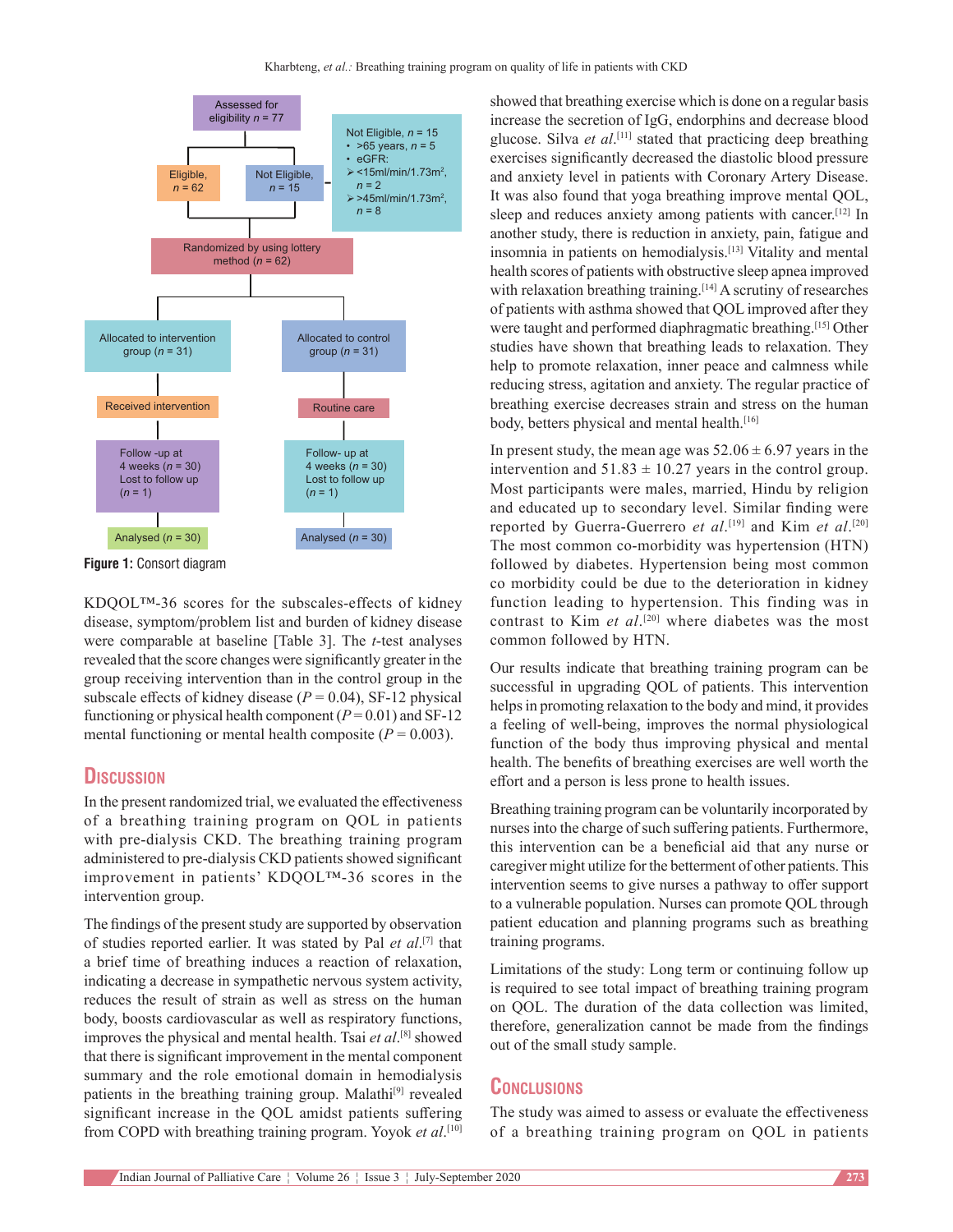| Table 1: Sociodemographic and clinical profile of the individuals in both the groups $(n=60)$ |                                        |                                |      |  |  |  |  |  |  |
|-----------------------------------------------------------------------------------------------|----------------------------------------|--------------------------------|------|--|--|--|--|--|--|
| <b>Variables</b>                                                                              | Intervention group, $n_1 = 30$ , f (%) | Control group, $n2=30$ , f (%) | Ρ    |  |  |  |  |  |  |
| Gender                                                                                        |                                        |                                |      |  |  |  |  |  |  |
| Male                                                                                          | 15(50.0)                               | 21(70.0)                       | 0.11 |  |  |  |  |  |  |
| Female                                                                                        | 15(50.0)                               | 9(30.0)                        |      |  |  |  |  |  |  |
| Religion                                                                                      |                                        |                                |      |  |  |  |  |  |  |
| Hindu                                                                                         | 23(76.7)                               | 16(53.3)                       | 0.06 |  |  |  |  |  |  |
| Others (Sikh, Muslim, Buddhism)                                                               | 7(23.3)                                | 14(46.6)                       |      |  |  |  |  |  |  |
| Marital status                                                                                |                                        |                                |      |  |  |  |  |  |  |
| Ever married                                                                                  | 29 (96.7)                              | 30(100.0)                      | 0.60 |  |  |  |  |  |  |
| Never married                                                                                 | 1(3.3)                                 | $\mathbf{0}$                   |      |  |  |  |  |  |  |
| <b>Educational</b> status                                                                     |                                        |                                |      |  |  |  |  |  |  |
| Illiterate                                                                                    | 3(10.0)                                | 5(16.7)                        |      |  |  |  |  |  |  |
| Primary                                                                                       | 4(13.3)                                | 4(13.3)                        | 0.89 |  |  |  |  |  |  |
| Secondary                                                                                     | 17(56.7)                               | 16(53.3)                       |      |  |  |  |  |  |  |
| Graduate or above                                                                             | 6(20.0)                                | 5(16.7)                        |      |  |  |  |  |  |  |
| Occupation                                                                                    |                                        |                                |      |  |  |  |  |  |  |
| Professional                                                                                  | 5(16.7)                                | 7(23.3)                        |      |  |  |  |  |  |  |
| Skilled worker                                                                                | 3(10.0)                                | 1(3.3)                         | 0.10 |  |  |  |  |  |  |
| Unskilled worker                                                                              | 2(6.7)                                 | 10(33.3)                       |      |  |  |  |  |  |  |
| Homemaker                                                                                     | 13(43.3)                               | 8(26.7)                        |      |  |  |  |  |  |  |
| Retired                                                                                       | 4(13.3)                                | 3(10.0)                        |      |  |  |  |  |  |  |
| Others (unemployed, student)                                                                  | 3(10.0)                                | 1(2.2)                         |      |  |  |  |  |  |  |
| CKD stage                                                                                     |                                        |                                |      |  |  |  |  |  |  |
| Stage 3                                                                                       | 21(70.0)                               | 25(83.3)                       | 0.22 |  |  |  |  |  |  |
| Stage 4                                                                                       | 9(30.0)                                | 5(16.7)                        |      |  |  |  |  |  |  |
| Types of comorbidities                                                                        |                                        |                                |      |  |  |  |  |  |  |
| Hypertension                                                                                  | 19(51.4)                               | 15(39.5)                       | 0.27 |  |  |  |  |  |  |
| Diabetes mellitus                                                                             | 8(21.6)                                | 8(21.1)                        |      |  |  |  |  |  |  |
| No comorbidities                                                                              | 5(13.5)                                | 12(31.5)                       |      |  |  |  |  |  |  |
| Others (arthritis, cholelithiasis, hypothyroidism,<br>CAD, benign prostatic hyperplasia)      | 5(13.5)                                | 3(7.9)                         |      |  |  |  |  |  |  |
| Age (years) $*$                                                                               | $52.06 \pm 6.97$ (41-65)               | $51.83 \pm 10.27$ (21-65)      | 0.91 |  |  |  |  |  |  |
| Per capita income (monthly in Rs.)*                                                           | 3322.2±2782.5 (5000-50,000)            | 4519.7±4530.17 (1000-17,500)   | 0.49 |  |  |  |  |  |  |
| Duration of illness (months/years)*                                                           | $2.89 \pm 2.41(2-10)$                  | $4.07 \pm 2.99$ (4-10)         | 0.09 |  |  |  |  |  |  |

### \*Mean±SD (range). CAD: Coronary artery disease, SD: Standard deviation

### **Table 2: Quality of life of the individuals as per kidney disease and quality of life questionnaire™‑36 (***n***=60)**

| Scale (number of items in<br>scale)                     |                                | Intervention group                  | P    | <b>Control group</b>                                             |                                     |      |
|---------------------------------------------------------|--------------------------------|-------------------------------------|------|------------------------------------------------------------------|-------------------------------------|------|
|                                                         | <b>Preintervention</b>         | <b>Postintervention</b>             |      | <b>Preintervention</b>                                           | <b>Postintervention</b>             |      |
| Symptom/problem list,<br>$mean \pm SD$ (range)          | $82.05 \pm 18.11(25-100)$      | $87.35 \pm 16.80(25-100)$           | 0.04 | $81.14 \pm 14.97(43.18 - 100)$                                   | $83.56 \pm 12.20$ (56.82-100)       | 0.19 |
| Effects of kidney disease,<br>$mean \pm SD$ (range)     | $89.48 \pm 11.06(62.50 - 100)$ | $91.88 \pm 11.65(59.38 \cdot 100)$  | 0.29 | $85.10\pm15.46(43.75-100)$                                       | $84.79 \pm 14.97$ (43.75-100)       | 0.86 |
| Burden of kidney disease,<br>$mean \pm SD$ (range)      | $54.17 \pm 29.01(0-100)$       | $60.63 \pm 28.01$ (6.25-100)        | 0.12 | $48.13 \pm 33.16(0-100)$                                         | $47.29 \pm 29.71(0-100)$            | 0.77 |
| SF-12 Physical health<br>composite, mean±SD (range)     | $42.76 \pm 7.79$ (27.56-57.66) | $43.92 \pm 6.57$ (30.68-57.66) 0.04 |      | $38.71 \pm 7.73$ (19.04-51.7)                                    | $39.16 \pm 7.32$ (27.11-51.49) 0.71 |      |
| SF-12 mental health<br>composite, mean $\pm SD$ (range) | $43.51 \pm 7.12$ (26.88-54.5)  |                                     |      | $44.16\pm7.74$ (21.89-56.13) 0.66 38.29 $\pm$ 8.96 (19.97-58.73) | $37.40 \pm 8.93$ (19.95-58.83)      | 0.49 |
| SD: Standard deviation                                  |                                |                                     |      |                                                                  |                                     |      |

with predialysis CKD. The study showed that as per KDQOL™‑36, significant difference was noted between the intervention and control group. It is concluded that breathing training program is significantly effective in improving QOL in CKD patients.

### **Acknowledgment**

The authors acknowledge Ms Geetanjali Loomba, MSc Nursing (Medical Surgical Nursing), National Institute of Nursing Education, PGIMER and Mr Abhijeet Singh, Clinical Photographer from Department of Photography,